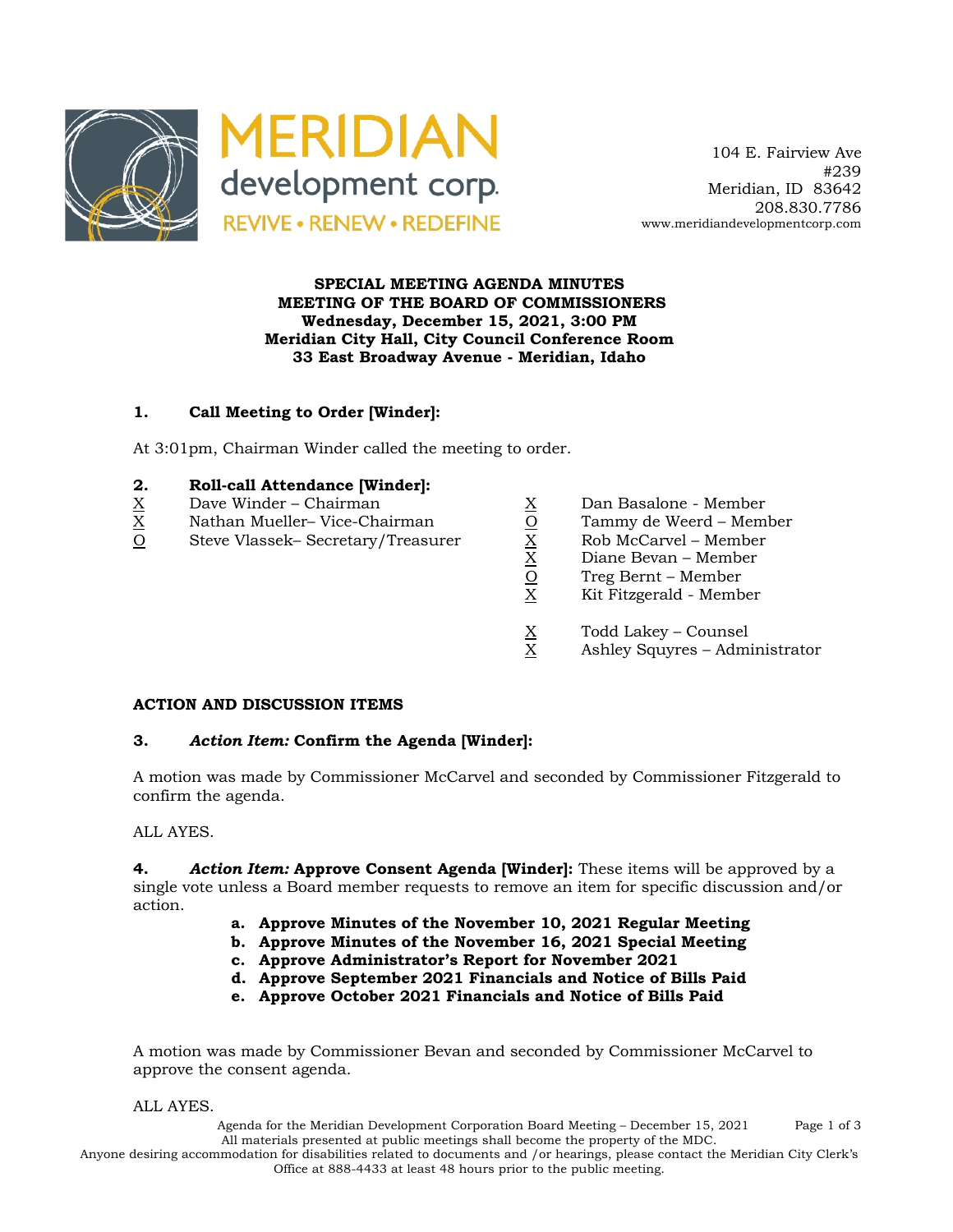# **5.** *Discussion Item:* **Legislative Update [David Lehman]**

Squyres reviewed the update email from David Lehman with the board.

# **6.** *Presentation:* **FY2021 Meridian Development Corporation Financial Audit [Kevin Smith, Eide Bailley]**

Kevin Smith from Eide Bailley presented the FY21 audit and issued a clean opinion. He stated that MDC has good processes and procedures in place.

## **7.** *Action Item:* **Consideration of approval of the FY2021 Meridian Development Corporation Financial Audit and corresponding resolution 21-056 [Winder]**

Counsel Lakey read the resolution. A motion was made by Commissioner Fitzgerald and seconded by Commissioner Basalone to approve the FY21 audit and its findings.

ALL AYES.

### **8.** *Action Item:* **Consideration of approval of the PC Maintenance scope of work for the Masonic Temple parking lot repairs and corresponding resolution 21-057 [Squyres]**

Squyres reviewed the parking lot repair request by the Meridian Masons and the bid in the amount of \$1750. A motion was made by Commissioner Basalone and seconded by Commissioner Fitzgerald to approve the scope of work.

ALL AYES.

### **9.** *Action Item:* **Consideration of approval of the Development Agreement related to project site work for the Union 93 development for Galena Development and corresponding resolution 21-058 [Lakey/Squyres]**

This item was tabled until the next meeting.

#### **10.** *Action Item:* **Consideration of approval of the Owner Participation Agreement Addendum Two with Ten Mile Crossing, Inc., Brighton Corporation, SCS Brighton, LLC., Brighton Investments, LLC., SCS Investments, LLC., and SBG Ten Mile Office No. 1, LLC and corresponding resolution 21-059 [Lakey/Squyres]**

Counsel Lakey reviewed the OPA modification with the board. There were no questions from the board. A motion was made by Commissioner Fitzgerald and seconded by Commissioner McCarvel to approve the OPA modification.

ALL AYES.

# **11. MDC Project Updates [Squyres]**

Squyres provided an updated on the new URDs and discussed the need to update Destination: Downtown. The board authorized Squyres to start pursuing moving forward with an RFP.

**12.** *Discussion Item:* **Counsel's Report [Lakey]:** Counsel Lakey will review legal topics that need to be brought to the attention of the Board.

No report.